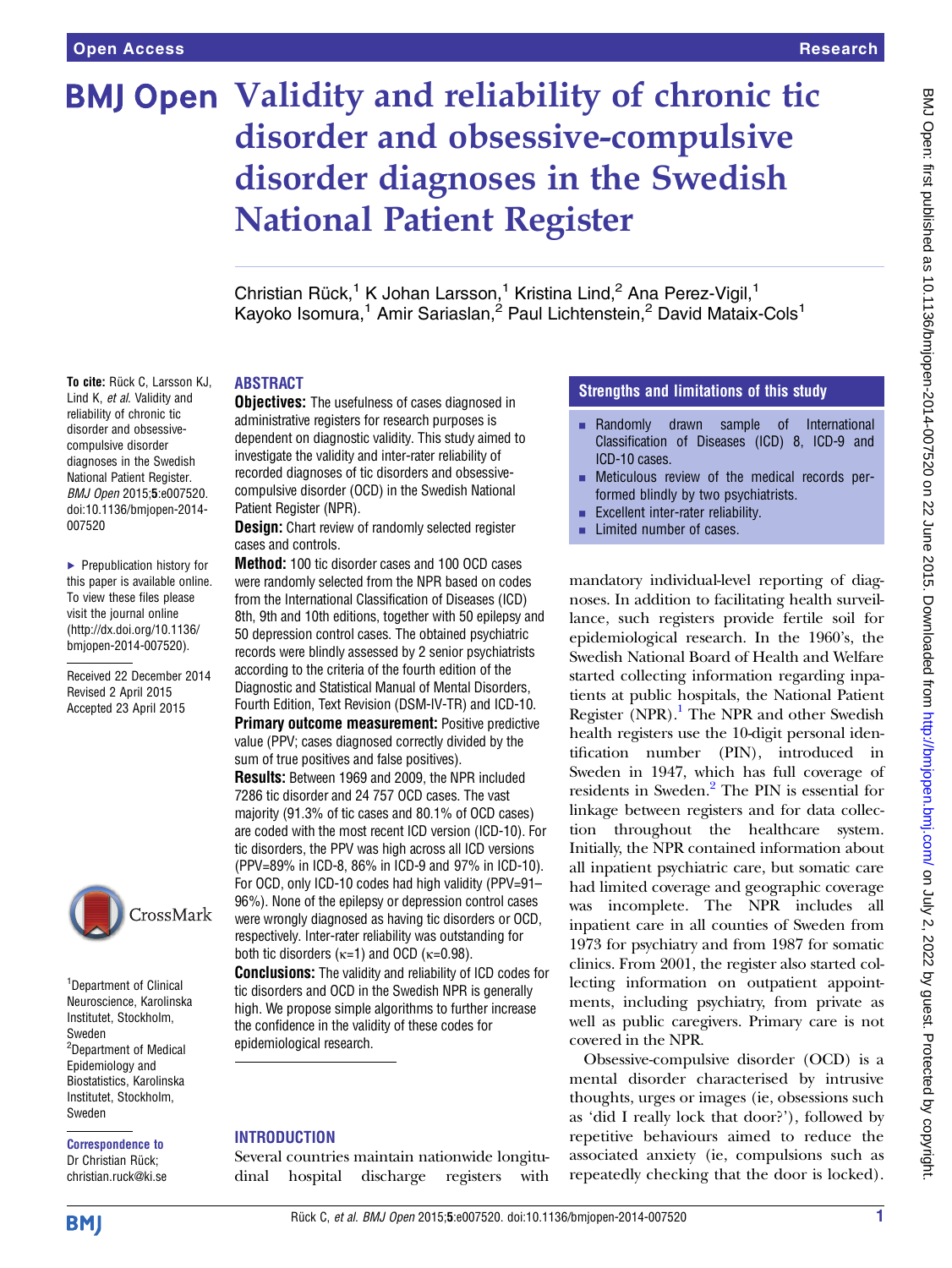It is a prevalent disorder affecting ∼2% of the population.[3](#page-6-0) Tics are recurring, involuntary, rapid and sudden non-rhythmic motor movements or vocalisations. In Tourette's syndrome (TS), the person experiences multiple motor and one or more vocal tics for more than 1 year. In chronic tic disorders (CTDs), motor or vocal tics (but not both) are present for more than 1 year. In the Diagnostic and Statistical Manual of Mental Disorders system  $(DSM)$ ,<sup>[4](#page-6-0)</sup> the onset must be before the age of 18 years for both TS and CTD, whereas in the ordinary non-research version of the International Classification of Diseases (ICD) no such requirement exists. The prevalence of TS is around 0.5–0.9% in paediatric populations.[5](#page-6-0)

The NPR is one of several Swedish registers that have been successfully used for research in many disorders and linking data from several registers greatly increases the potential. A large variety of epidemiological and genetic studies of psychiatric disorders, including OCD, have been based on the NPR. $6-12$  $6-12$  Strengths of such register-based studies include the very large, unselected sample sizes, resulting in high statistical power and minimising the risk of ascertainment biases, the possibility of examining risk factors prospectively and the possibility of reconstructing large family pedigrees.

The usefulness of the cases in the NPR for further research is dependent on their diagnostic validity. The most common way to assess the validity of diagnoses in the NPR has been to assess randomly drawn cases through chart review, that is, the assessment of medical  $records$  to confirm diagnosis.<sup>[1](#page-6-0)</sup> The general picture is that the positive predictive value (PPV) is high in many diagnoses.<sup>[1 2](#page-6-0)</sup> In psychiatry, the validity of some diagnos-tic codes, such as schizophrenia<sup>[13 14](#page-6-0)</sup> and bipolar disorder, $^{15}$  $^{15}$  $^{15}$  has been well established, while the validity of other diagnoses such as tic disorders, including TS and OCD, have yet to be studied. A recent Finnish study has reported good validity of the register-based diagnosis of TS,[16](#page-6-0) but we could not find other validation efforts in the Nordic countries.

# Aim

To facilitate further genetic epidemiological research, this study aimed to validate the diagnoses of tic disorders, including TS and OCD, in the Swedish NPR.

# **METHODS**

### The Swedish NPR

All diagnoses were recorded according to the ICD-8  $(1969-1986)$ , ICD-9  $(1987-1996)^{17}$  $(1987-1996)^{17}$  $(1987-1996)^{17}$  and ICD-10  $(1997 2009$ ).<sup>[18](#page-6-0)</sup>

Cases were identified in the NPR between 1969 and 2009 using the following ICD codes: for tic disorders, ICD-8: 306,2, ICD-9: 307C and ICD-10: F95.X. The latter included the following subcodes: F95.0 (transient tic disorder), F95.1 (chronic motor or vocal tic disorder), F95.2 (TS), F95.8 (other tic disorders), F95.9

(unspecified tic disorder). For OCD, the codes were: ICD-8: 300,3, ICD-9: 300D and ICD-10: F42.X. Diagnosis at one point in time sufficed for inclusion.

## Procedures

After approval of the Swedish central ethics board (Dnr Ö 27–2012), we requested PINs from a random sample of cases and controls out of the NPR from the Swedish National Board of Health and Welfare. The individuals were not asked for consent, as this would introduce selection biases. The PINs were used to obtain the medical records for a chart review to verify the register diagnoses.

We requested PINs of 100 random tic disorder cases and 100 OCD cases. In addition, for every second tic disorder case, we drew one random control case with a diagnosis of epilepsy (G40.X). Similarly, for every second patient with OCD, we drew one random control with a registered diagnosis of major depression (F32.X). The purpose of the control files was to prevent having the reviewing psychiatrist guess the diagnosis by an overly limited number of possible diagnoses. Cases and controls were drawn from three different counties: Stockholm, Södermanland and Gotland, selected for convenience.

### Retrieval of medical records

Once the random cases and controls had been identified, we sent written requests to the appropriate archives or clinics, based on the hospital and medical specialty codes associated to the cases. We requested the full medical records. Several waves of reminders were sent out.

### Chart review

Two psychiatrists conducted a chart review of the medical records (blind to the actual register diagnosis) and a diagnosis was established independently by each of the two raters, based on all available information in the medical records at hand. While all diagnoses are added into the register as ICD codes, we assessed the cases according to both ICD-10 and Diagnostic and Statistical Manual of Mental Disorders, Fourth Edition, Text Revision (DSM-IV-TR). We reasoned that the results would be more meaningful and generalisable since DSM system has become the global standard in psychiatric research. Furthermore, neither the Swedish nor English versions of the ICD-10 contain operational diagnostic criteria, but, instead, they contain narrative descriptions of the disorders, further justifying the additional validation against DSM-IV-TR criteria<sup>[4](#page-6-0)</sup> (which are very similar to the ICD-10 research criteria). The size of the medical records ranged from 1 to over 1000 pages. Some cases did not contain enough information to allow arriving at a diagnosis; an example could be someone going through knee surgery having an additional diagnosis of a psychiatric condition that was not described in the medical records.

# Statistical analyses

We calculated the PPV, that is, those cases diagnosed correctly divided by the sum of the true positives and the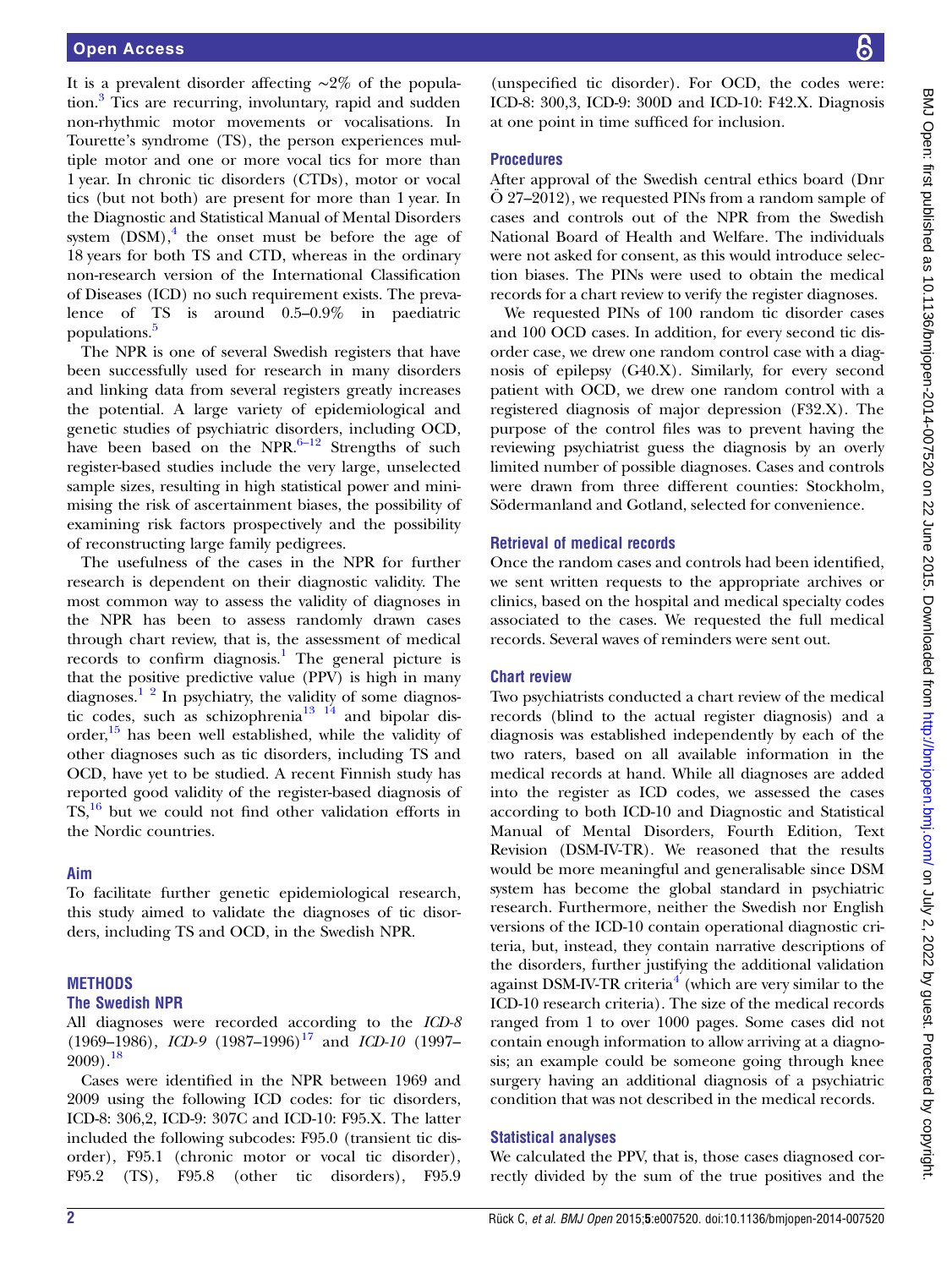false positives and their corresponding 95% CIs. Inter-rater reliability was calculated using the Cohen's κ statistic.[19](#page-6-0) SPSS Statistics V.19 was used for the calculations.

#### RESULTS

### Annual incidence of tic disorders and OCD in the Swedish NPR

Figures 1 and [2](#page-3-0) show the annual incidence of the studied disorders in the NPR. The incidence drastically increased from 2001, as outpatient care was included in the register. Consistently, the vast majority of cases in the NPR are coded with ICD-10 ([table 1\)](#page-3-0).

[Table 2](#page-3-0) displays the median age and sex distribution of the entire sample of requested files as well as the confirmed cases.

#### Validity and reliability of tic disorder codes

After several reminders were sent out, we received 73 of the 100 requested tic disorder files ([table 3\)](#page-3-0). Of the received files, nine did not contain sufficient information and were excluded from analyses. Among the remaining 64 patients identified in the NPR as having an ICD-8/ICD-9/ICD-10 tic disorder, 59 were truepositive cases. There was 100% of agreement between the two raters regarding the presence or absence of a tic disorder  $(\kappa=1)$ . The remaining five cases were false positive cases, that is, they were not confirmed on chart review. This corresponds to an overall PPV for tic disorders of 0.92 (95% CI 0.82 to 0.97); all versions of ICD had high validity [\(table 4\)](#page-4-0).

Further examination of individual ICD-10 subcodes for tic disorders [\(table 5\)](#page-4-0) revealed that three of four patients who received a F95.1 (CTD) code in the register were diagnosed as having TS (F95.2) by the raters (motor and vocal tics could both be identified in the clinical histories). Unspecified tic disorder (F95.9) cases were diagnosed by the raters as either TS (F95.2), CTD

Open Access

(F95.1), unspecified tic disorder (F95.9) or transient tics (F95.0).

When using the DSM-IV-TR criteria instead of ICD-10, there were three cases who were given another third position code in DSM-IV-TR based on an age of onset above 18 years of age. Two cases were assessed as ICD-10 F95.0 (transient) but would be F95.9 according to DSM-IV-TR, whereas one case of ICD-10 CTD would be F95.9 according to DSM-IV-TR.

#### Validity and reliability of OCD codes

We were able to obtain 75 of the requested 100 OCD files. Of the received files, seven did not contain sufficient information and were excluded from analyses. The final number of OCD cases included in the analyses was 68 (details in [table 3](#page-3-0)). Among 68 patients identified in the NPR as having ICD-8/ICD-9/ICD-10 OCD, 48 (according to rater 1) or 49 (according to rater 2) were true-positive cases, indicating outstanding inter-rater reliability ( $\kappa$ =0.98). The remaining 20 (rater 1) or 19 (rater 2) were false positive cases, that is, they were not confirmed on chart review. This corresponded to an overall PPV for OCD of 0.72 (95% CI 0.60 to 0.82) for rater 1 and 0.71 (95% CI 0.58 to 0.81) for rater 2 [\(table 4\)](#page-4-0). There were marked differences between ICD versions; only ICD-10 codes had the desired level of validity (91– 96%). [Table 6](#page-5-0) lists the patients who were deemed to not fulfil the DSM-IV or ICD-10 criteria for OCD and the reasons for this.

#### False negatives

We received 43 of the 50 requested epilepsy files and 44 of the 50 requested depression files, which we randomly mixed with the tic disorder and OCD files, respectively. None of the epilepsy control files were diagnosed as having a tic disorder, and none of the depression control files were diagnosed as having OCD, indicating

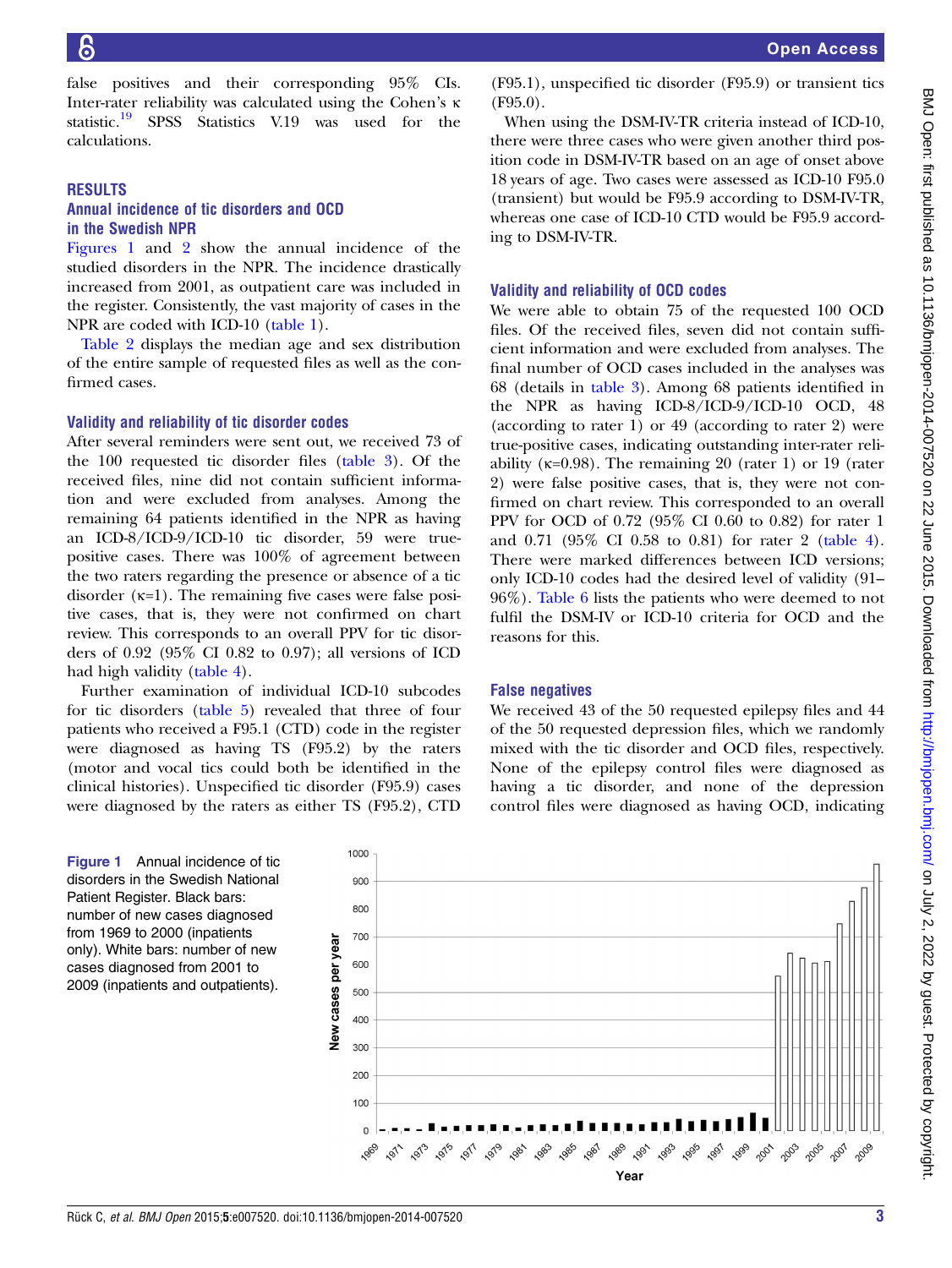<span id="page-3-0"></span>Figure 2 Annual incidence of obsessive-compulsive disorder in the Swedish National Patient Register. Black bars: number of new cases diagnosed from 1969 to 2000 (inpatients only). White bars: number of new cases diagnosed from 2001 to 2009 (inpatients and outpatients).



|                    | <b>Tic disorders</b> |                          | <b>OCD</b>    |                          |
|--------------------|----------------------|--------------------------|---------------|--------------------------|
| <b>ICD</b> version | Frequency (%)        | Cumulative frequency (%) | Frequency (%) | Cumulative frequency (%) |
| $ICD-8$            | 325(5)               | 325(5)                   | 3230(13)      | 3230(13)                 |
| ICD-9              | 310(4)               | 635(9)                   | 1688(7)       | 4918 (20)                |
| $ICD-10$           | 6651 (91)            | 7286 (100)               | 19 839 (80)   | 24 757 (100)             |

ICD, International Classification of Diseases; OCD, obsessive-compulsive disorder.

| Table 2     | Age and sex of the sample           |                                        |                              |                                                             |  |
|-------------|-------------------------------------|----------------------------------------|------------------------------|-------------------------------------------------------------|--|
|             | <b>Tic disorders</b>                |                                        | <b>OCD</b>                   |                                                             |  |
|             | <b>Requested</b><br>files $(N=100)$ | <b>Confirmed</b><br>diagnoses $(N=59)$ | Requested<br>files $(N=100)$ | <b>Confirmed diagnoses</b><br>(N=48 (rater 1)-49 (rater 2)) |  |
| Median age  | 13.5                                | 13.0                                   | 33.0                         | 31.0                                                        |  |
| Female/male | 29/71                               | 19/40                                  | 53/47                        | $26 - 27/22$                                                |  |

|                    | <b>Tic disorders</b><br>Number of files |                         |                         | <b>OCD</b><br><b>Number of files</b> |                       |                         |                         |                      |
|--------------------|-----------------------------------------|-------------------------|-------------------------|--------------------------------------|-----------------------|-------------------------|-------------------------|----------------------|
|                    | <b>Requested</b><br>N                   | <b>Received</b><br>N(%) | <b>Excluded</b><br>N(%) | <b>Final</b><br>N(% )                | <b>Requested</b><br>N | <b>Received</b><br>N(%) | <b>Excluded</b><br>N(%) | <b>Final</b><br>N(%) |
| Total              | 100                                     | 74 (74)                 | 10(13)                  | 64 (87)                              | 100                   | 75 (75)                 | 7(9)                    | 68 (91)              |
| <b>ICD</b> version |                                         |                         |                         |                                      |                       |                         |                         |                      |
| $ICD-8$            | 25                                      | 20(80)                  | 2(10)                   | 18 (90)                              | 33                    | 22(67)                  | 2(9)                    | 20(91)               |
| $ICD-9$            | 25                                      | 18 (72)                 | 4(22)                   | 14 (78)                              | 33                    | 26(79)                  | 1 $(4)$                 | 25(96)               |
| $ICD-10$           | 50                                      | 36(72)                  | 4(11)                   | 32(89)                               | 34                    | 27(79)                  | 4(15)                   | 23(85)               |
| County             |                                         |                         |                         |                                      |                       |                         |                         |                      |
| Stockholm          | 51                                      | 40 (78)                 | 7(17)                   | 33(83)                               | 51                    | 36(71)                  | 5(14)                   | 31(86)               |
| Södermanland       | 31                                      | 19(61)                  | 3(16)                   | 16(84)                               | 33                    | 24 (73)                 | 0(0)                    | 24 (100)             |
| Gotland            | 18                                      | 15(83)                  | 0(0)                    | 15 (100)                             | 16                    | 15 (94)                 | 2(13)                   | 13 (87)              |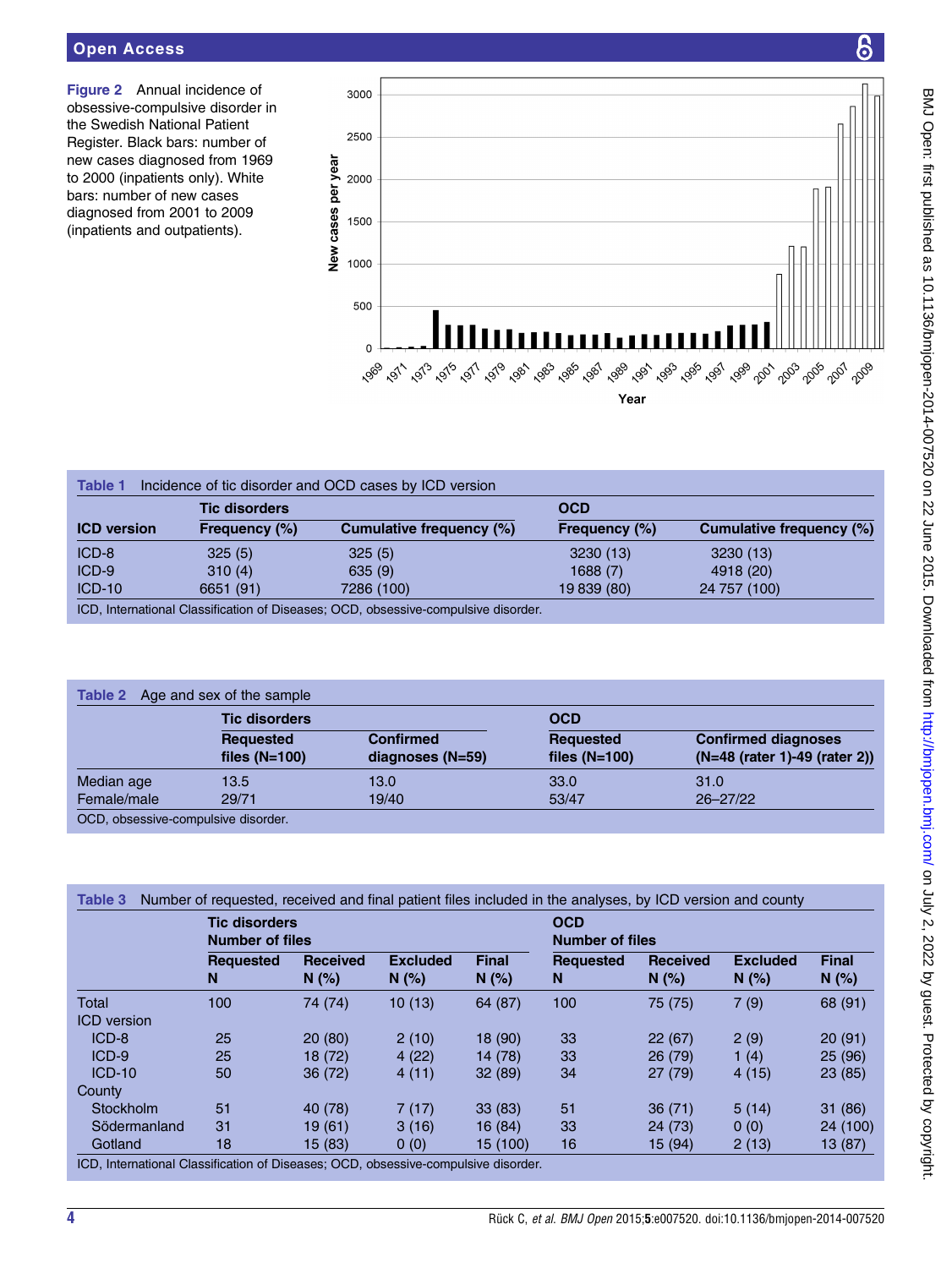<span id="page-4-0"></span>

|                    | <b>Tic disorders</b> |                     | <b>OCD</b>          |                     |
|--------------------|----------------------|---------------------|---------------------|---------------------|
|                    | Rater 1              | Rater 2             | Rater 1             | Rater 2             |
| Total              | $0.92(0.82 - 0.97)$  | $0.92(0.82 - 0.97)$ | $0.72(0.60 - 0.82)$ | $0.71(0.58 - 0.81)$ |
| <b>ICD</b> version |                      |                     |                     |                     |
| $ICD-8$            | $0.89(0.64 - 0.98)$  | $0.89(0.64 - 0.98)$ | $0.55(0.32 - 0.76)$ | $0.55(0.32 - 0.76)$ |
| $ICD-9$            | $0.86(0.56 - 0.97)$  | $0.86(0.56 - 0.97)$ | $0.64(0.43 - 0.81)$ | $0.64(0.43 - 0.81)$ |
| $ICD-10$           | $0.97(0.82 - 0.99)$  | $0.97(0.82 - 0.99)$ | $0.96(0.76 - 0.99)$ | $0.91(0.70 - 0.98)$ |

ICD, ICD, International Classification of Diseases; NPR, National Patient Register.

that there were no false negative cases in these randomly selected files.

#### **DISCUSSION**

National hospital discharge registries and other patient registers are important cornerstones for medical epidemiology research. The Swedish NPR is one the world's largest and most comprehensive registers, and

establishing the diagnostic validity and reliability of the disorders under study is a fundamental step. This study is the first to report on the diagnostic validity of tic disorders and OCD in the Swedish NPR. With an approximate prevalence of 1% and 2%, respectively, CTDs and OCD are major sources of disability and reduced quality of life worldwide; their causes are largely unknown. Overall, the validity and inter-rater validity of the ICD codes in the Swedish NPR were satisfactory, paving the

| ICD-10 code in the NPR | Rater 1           | Rater <sub>2</sub> |
|------------------------|-------------------|--------------------|
| F95.0-transient        | F95.9-unspecified | $F95.2 - TS$       |
| F95.0-transient        | $F95.2 - TS$      | $F95.2 - TS$       |
| F95.1-chronic          | No tics           | No tics            |
| F95.1-chronic          | $F95.2 - TS$      | $F95.2 - TS$       |
| F95.1-chronic          | $F95.2 - TS$      | $F95.2 - TS$       |
| F95.1-chronic          | $F95.2 - TS$      | $F95.2 - TS$       |
| F95.9-unspecified      | F95.0-transient   | F95.0-transient    |
| F95.9-unspecified      | F95.1-chronic     | F95.1-chronic      |
| F95.9-unspecified      | F95.1-chronic     | F95.1-chronic      |
| F95.9-unspecified      | $F95.2 - TS$      | F95.2-TS           |
| F95.9-unspecified      | F95.0-transient   | F95.0-transient    |
| F95.9-unspecified      | F95.9-unspecified | F95.9- unspecified |
| F95.9-unspecified      | F95.9-unspecified | F95.1-chronic      |
| F95.9-unspecified      | F95.9-unspecified | F95.1-chronic      |
| F95.9-unspecified      | F95.9-unspecified | F95.0-transient    |
| F95.9-unspecified      | F95.9-unspecified | F95.9- unspecified |
| F95.2-TS               | F95.1-chronic     | $F95.2 - TS$       |
| F95.2-TS               | $F95.2 - TS$      | $F95.2 - TS$       |
| $F95.2 - TS$           | $F95.2 - TS$      | $F95.2 - TS$       |
| F95.2-TS               | $F95.2 - TS$      | $F95.2 - TS$       |
| $F95.2 - TS$           | $F95.2 - TS$      | $F95.2 - TS$       |
| F95.2-TS               | F95.2-TS          | F95.1-chronic      |
| $F95.2 - TS$           | $F95.2 - TS$      | F95.2-TS           |
| F95.2-TS               | F95.2-TS          | F95.2-TS           |
| F95.2-TS               | F95.2-TS          | F95.2-TS           |
| $F95.2 - TS$           | F95.2-TS          | F95.2-TS           |
| $F95.2 - TS$           | $F95.2 - TS$      | $F95.2 - TS$       |
| $F95.2 - TS$           | $F95.2 - TS$      | F95.1-chronic      |
| $F95.2 - TS$           | $F95.2 - TS$      | $F95.2 - TS$       |
| $F95.2 - TS$           | $F95.2 - TS$      | $F95.2 - TS$       |
| $F95.2 - TS$           | $F95.2 - TS$      | $F95.2 - TS$       |
| $F95.2 - TS$           | $F95.2 - TS$      | $F95.2 - TS$       |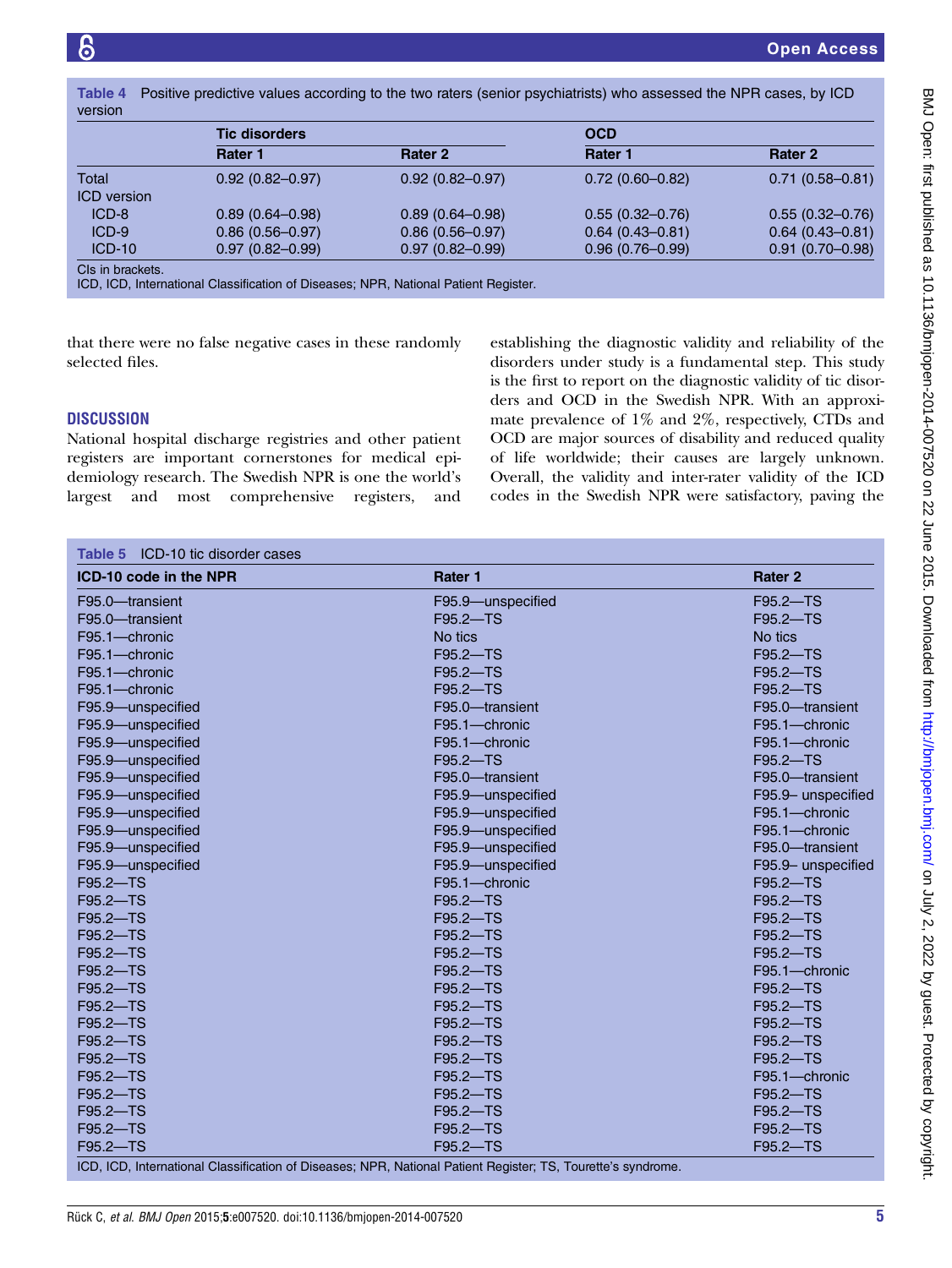<span id="page-5-0"></span>

| Table 6 CCD falco positivo casos |  |
|----------------------------------|--|
|                                  |  |
|                                  |  |

| <b>NPR diagnosis</b>                                                                                                                                                                 | <b>ICD</b> | Correct diagnosis/problem<br>according to raters |  |
|--------------------------------------------------------------------------------------------------------------------------------------------------------------------------------------|------------|--------------------------------------------------|--|
| OCD                                                                                                                                                                                  | 8          | Depressive ruminations                           |  |
| <b>OCD</b>                                                                                                                                                                           | 8          | <b>Psychosis</b>                                 |  |
| <b>OCD</b>                                                                                                                                                                           | 8          | <b>Ruminations</b>                               |  |
| OCD                                                                                                                                                                                  | 8          | Dentist phobia                                   |  |
| OCD                                                                                                                                                                                  | 8          | Eating disorder                                  |  |
| <b>OCD</b>                                                                                                                                                                           | 8          | Dentist phobia                                   |  |
| <b>OCD</b>                                                                                                                                                                           | 8          | Adjustment disorder                              |  |
| <b>OCD</b>                                                                                                                                                                           | 8          | Eating disorder                                  |  |
| <b>OCD</b>                                                                                                                                                                           | 8          | Asperger syndrome                                |  |
| OCD                                                                                                                                                                                  | 9          | Kleptomania                                      |  |
| <b>OCD</b>                                                                                                                                                                           | 9          | Depressive ruminations                           |  |
| <b>OCD</b>                                                                                                                                                                           | 9          | Depressive ruminations                           |  |
| <b>OCD</b>                                                                                                                                                                           | 9          | Bizarre behaviour not related                    |  |
|                                                                                                                                                                                      |            | to OCD                                           |  |
| OCD                                                                                                                                                                                  | 9          | Substance misuse                                 |  |
| <b>OCD</b>                                                                                                                                                                           | 9          | Paedophilia                                      |  |
| <b>OCD</b>                                                                                                                                                                           | 9          | OCPD, possibly psychotic                         |  |
| <b>OCD</b>                                                                                                                                                                           | 9          | Health anxiety                                   |  |
| OCD                                                                                                                                                                                  | 9          | Adjustment disorder                              |  |
| <b>OCD</b>                                                                                                                                                                           | 10         | Asperger syndrome                                |  |
| <b>OCD</b>                                                                                                                                                                           | 10         | Drug related                                     |  |
| ICD, International Classification of Diseases; NPR, National<br>Patient Register; OCD, obsessive-compulsive disorder; OCPD,<br>obsessive-compulsive personality disorder (Anankastic |            |                                                  |  |

Personality Disorder in ICD).

way for a wide range of studies, for example, genetic epidemiology and pharmacoepidemiology, in these understudied psychiatric conditions. A similar study conducted in Finland, which included telephone interviews in addition to chart reviews, found that the validity of ICD-10 tic disorder cases was also over 90%.<sup>[16](#page-6-0)</sup>

While the tic disorder cases showed very good PPV when assessed as one broad diagnosis (eg, ICD-10 code F95), there was less agreement regarding the third position of the ICD codes (such as F95.2). For example, clinicians seemed to diagnose CTD (F95.1) even when there was evidence of lifetime presence of motor and vocal tics. Unspecified tic disorder (F95.9) cases were diagnosed by the raters as either TS (F95.2), CTD (F95.1), unspecified tic disorder (F95.9) or transient tics (F95.0), suggesting that F95.9 is used more freely by clinicians or perhaps as a default code in many cases. On the basis of these results and the current DSM criteria (eg, regarding duration), we propose an algorithm to ensure that only patients who have chronic tics are included in future studies (box 1). Similar algorithms have been used successfully in other disorders when using the NPR for research.<sup>[15](#page-6-0)</sup>

The validity for the ICD-10 OCD codes was excellent (PPV>90%). This is reassuring because over 80% of all OCD codes in the NPR come from ICD-10. By contrast, the ICD-8 and ICD-9 OCD codes in our study yielded an unacceptably high rate of false positives. There may be a number of reasons for the marked difference across ICD revisions. In general, the diagnostic precision of

**Box 1** Algorithm to select tic disorder patients from the Swedish National Patient Register for research purposes

- 1. All cases with at least one diagnosis of tic disorder in International Classification of Diseases eighth revision (ICD-8) or ICD-9.
- 2. All ICD-10 cases that have at least one diagnosis of chronic tic disorder (F95.1) or Tourette syndrome (F95.2), unless they receive a final diagnosis of transient tic disorder (F95.0) within the same year as the initial diagnosis. The latter would indicate that the clinician has adjusted the diagnosis based on the insufficient duration of the symptoms.
- 3. If other (F95.8) or unspecified (F95.9) tics are coded, at least one additional tic disorder diagnosis (F95.1, F95.2, F958 or F95.9) is required, unless they receive a final diagnosis of transient tic disorder (F95.0) within the same year as the initial diagnosis.

psychiatric diagnoses has increased over time as DSM has made its mark on psychiatry, and diagnostic criteria were introduced in ICD. The ICD 8–9 versions did not include the narrative descriptions that were introduced in ICD-10 and may therefore have been more prone to interpretations and misdiagnosis, resulting in weakened diagnostic validity. It is also likely that the increased use of structured diagnostic procedures has contributed to this increased precision. Tic disorders are, arguably, easier to recognise and diagnose, and therefore seem less susceptible to changes in the diagnostic systems. Our recommendation is that only ICD-10 OCD codes be used in future research.

# Strengths and limitations

The main strengths of our study include a randomly drawn sample of cases and controls, and the meticulous blind review of the medical records by two independent psychiatrists, who had outstanding inter-rater reliability. The main limitation is the relatively small number of studied cases, which may have yielded some random findings. While the small number of epilepsy and depression controls did not allow us to meaningfully calculate negative predictive values, it was reassuring that none of these files contained disorders of interest, hinting at a low risk of false negatives. Another inherent limitation of any chart-review study is the lack of in-person observations, which are particularly important in the diagnosis of tic disorders.

# **Conclusions**

The proportion of 'true' tic disorder (ICD-8, ICD-9 and ICD-10) and OCD (ICD-10 only) cases in the Swedish NPR is high, paving the way for a wide range of epidemiological studies in these understudied conditions.

Twitter Follow Christian Rück at [@christianruck](http://twitter.com/christianruck)

Acknowledgements The authors would like to thank Julia Boberg for administrative assistance and Johan Hellström and Ann-Marie Nyberg for help accessing archives.